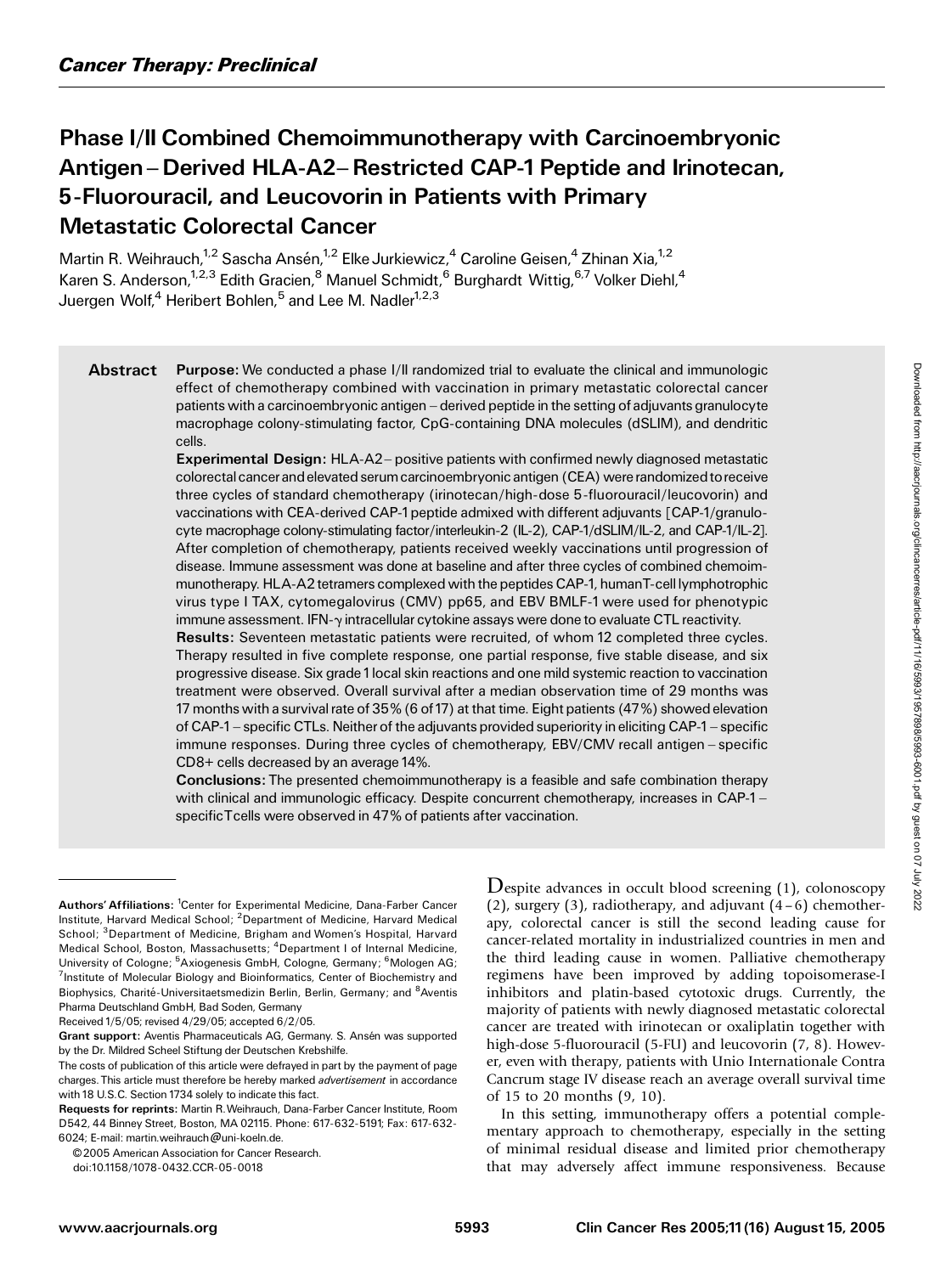vaccination strategies result in slower times to response than cytotoxic chemotherapy, high tumor burdens may interfere with vaccination strategies by limiting survival time and also by hampering the immune system and decreasing specific T-cell functions as reported in hematologic malignancies (11). However, vaccination approaches require the choice of multiple factors such as epitopes, antigen source (peptide, peptide pool, protein, vector, lysed tumor cells, and whole tumor cells), antigen presentation (dendritic cells, transfected tumor cells, and CD40-activated B cells), adjuvants, route of administration (s.c., i.m., i.v., and intradermal), and vaccination schedule.

This study was designed to answer two critical questions in the field of tumor immunity. Because many patients with metastatic colorectal cancer are currently treated with irinotecan/high-dose 5-FU/leucovorin chemotherapy, the first aim of the study was to determine whether concurrent immunization at the time of irinotecan/high-dose 5-FU/leucovorin chemotherapy resulted in a measurable immune response. With this approach, we were able to immunize patients who had had limited prior chemotherapy and excellent performance status. We monitored the effect of chemotherapy on the cellular immune system with viral recall antigens. As an immunotherapeutic target, we selected CAP-1, which is the immunodominant MHC class I HLA-A2–restricted nonamer epitope of the carcinoembryonic antigen (CEA), a 180 kDa protein which is expressed by over 90% of colorectal tumors (12). CTL lines specific for CAP-1 have been generated from patients immunized with a recombinant CEA vaccine and are able to kill CEA-expressing tumor cells in vitro (13). CAP-1 has been successfully used before in CEA-positive cancer patients to generate immune responses (14).

The second aim of the study was to directly compare the immunologic efficacies of granulocyte macrophage colonystimulating factor (GM-CSF), bacterial DNA sequences with nonmethylated CpG motifs (CpG-ODN or dSLIM molecules), and dendritic cells in a randomized fashion. Recent studies are controversial on the relative efficacy of GM-CSF, CpGcontaining dSLIM molecules, interleukin-2 (IL-2), and dendritic cells as vaccine adjuvants (15–20). Additionally, we determined feasibility and toxicities of this combination regimen.

### Patients and Methods

Patients. This was an open-label prospective randomized clinical phase I/II trial of HLA-A2–positive patients with primary metastatic colorectal cancer. The protocol was approved by the institutional review committee and by the German Drug Administration. All patients signed informed consent. Inclusion criteria required an age of between 18 and 75 years, positive HLA-A2 status, elevated serum CEA (>5µg/L) and/or CEA-positive tumor, untreated metastatic disease, chemotherapy-free interval after adjuvant treatment of at least 6 months, Karnofsky index >70%, life expectancy of at least 3 months, sufficient bone marrow and liver function, HIV and hepatitis B and C negativity, absence of central nervous system metastases, no immunosuppressant medication, and negative pregnancy test. Between December 1999 and May 2001, a total of 70 consecutive patients with primary metastatic colorectal cancer were screened according to the inclusion criteria. Fifty-three patients were excluded, of whom 21 were HLA-A2 negative, 15 had been pretreated for their metastatic disease, 1 was older than 75 years, 2 had a normal serum CEA, 3 patients refused informed consent, 2 suffered from renal impairment, 3 had rapid progressive tumors and needed immediate chemotherapy, 2 had no measurable lesions, 3 had a low Karnofsky score, and 1 had a change of histology (non-adeno). Seventeen patients were eligible and enrolled in the study. They had a median age of 60 years (range: 32-75 years); 8 were male and 9 were female; 13 had been diagnosed with colon cancer and 4 with rectal cancer. The mean serum CEA level was  $266 \pm 453 \text{ µg/L}$ .

Study design. All patients received a complete clinical examination including computed tomography scans of chest and abdomen/pelvis, electrocardiogram, echocardiography, pulmonary function test, as well a laboratory workup. At baseline and after three cycles of chemoimmunotherapy, patients underwent a leukapheresis to obtain peripheral blood mononuclear cells for diagnostic and therapeutic purposes. Toxicities were continuously documented and graded according to the WHO criteria. Patients were randomized to receive CAP-1, GM-CSF and IL-2 or CAP-1, dSLIM and IL-2 or CAP-1, and IL-2 alone. In addition, patients were randomized to be vaccinated with or without CAP-1– pulsed autologous dendritic cells as the primary vaccine. Two vaccinations were given 2 and 1 week before the first cycle of chemotherapy. Alternating with the three cycles, two vaccinations were given in the chemotherapy-free interval with a 1-week pause. After the third cycle, patients were vaccinated weekly until progressive disease. The study design is illustrated in Fig. 1.

Chemotherapy. Patients were treated with 80 mg/m<sup>2</sup> irinotecan, 2,000 mg/m<sup>2</sup> high-dose 5-FU, and 500 mg/m<sup>2</sup> leucovorin for three cycles (six weekly administrations) as described before (21, 22), if progressive disease did not occur during therapy.

Vaccine production and administration. Double stem-loop immunomodulators (dSLIM-30L1), which are covalently closed dumbbellshaped DNA molecules containing unmethylated CpG motifs, were produced from 5V-CCTAGGGGTTACCACCTTCATTGGAAAACGTTCTT-CGGGGCGTTCTTAGGTGGTAACC-3' oligodeoxynucleotides (ODN) under conditions resembling good manufacturing practice as described (20, 23). CAP-1 peptide (YLSGANLNL) was synthesized under good manufacturing practice–like conditions as well. Clinical grade molgramostim (GM-CSF) was purchased from Novartis Pharma GmbH (Nürnberg, Germany). Clinical grade aldesleukin (IL-2) was purchased from Chiron GmbH (Marburg, Germany). Vaccine preparations were mixed under sterile conditions and frozen at  $-80^{\circ}$ C. Shortly before administration, vaccines were thawed at room temperature and given s.c. at altering sites of the upper arm. Depending on the randomization, the first vaccine consisted of an average of  $1 \times 10^7$  CAP-1 - pulsed dendritic cells or 50 µg CAP-1 with 250 µg dSLIM, or 50 µg CAP-1 with 50 µg GM-CSF, or 50 µg CAP-1 alone. The second and all following vaccinations contained 50 µg CAP-1 together with  $1 \times 10^6$  IU IL-2 and either 250 µg dSLIM, 50 µg GM-CSF, or no adjuvant.

Generation and maturation of dendritic cells. CD14-positive cells were isolated from leukapheresis material by immunomagnetic enrichment technique using the CliniMACS device (Miltenyi Biotec, Bergisch-Gladbach, Germany) according to the guidelines of the manufacturer. Purified CD14 cells (purity grade >97%) were cultured in serum-free CellGenix medium (CellGenix, Freiburg, Germany) containing Glutamax I (Life Technologies, Inc., Karlsruhe, Germany) in the presence of 800 units/mL GM-CSF and 500 units/mL IL-4 (R&D Systems GmbH, Wiesbaden, Germany). On days 3 and 6, 50% fresh medium with cytokines was added. Cells were separated by Ficoll centrifugation on day 6 to purge them from dead cells. On day 7, cells were transferred to medium containing Glutamax I, 800 units/mL GM-CSF, 500 units/mL IL-4, 1 µg/mL prostaglandin E2 (Sigma-Aldrich, Deisenhofen, Germany), 20 ng/mL tumor necrosis factor (Sigma-Aldrich), 1,000 units/mL IL-6 (R&D Systems), and 10 µg/mL anti-CD40 antibody (BD Biosciences, Hamburg, Germany). Mature dendritic cells were harvested, washed, and characterized by flow cytometry on day 10. Dendritic cells were incubated with 50 µg CAP-1 peptide in 500  $\mu$ L 0.9% NaCl for 2 hours at 37°C. Afterwards, dendritic cells were washed and resuspended in 1 mL of 0.9% NaCl solution for s. c. administration.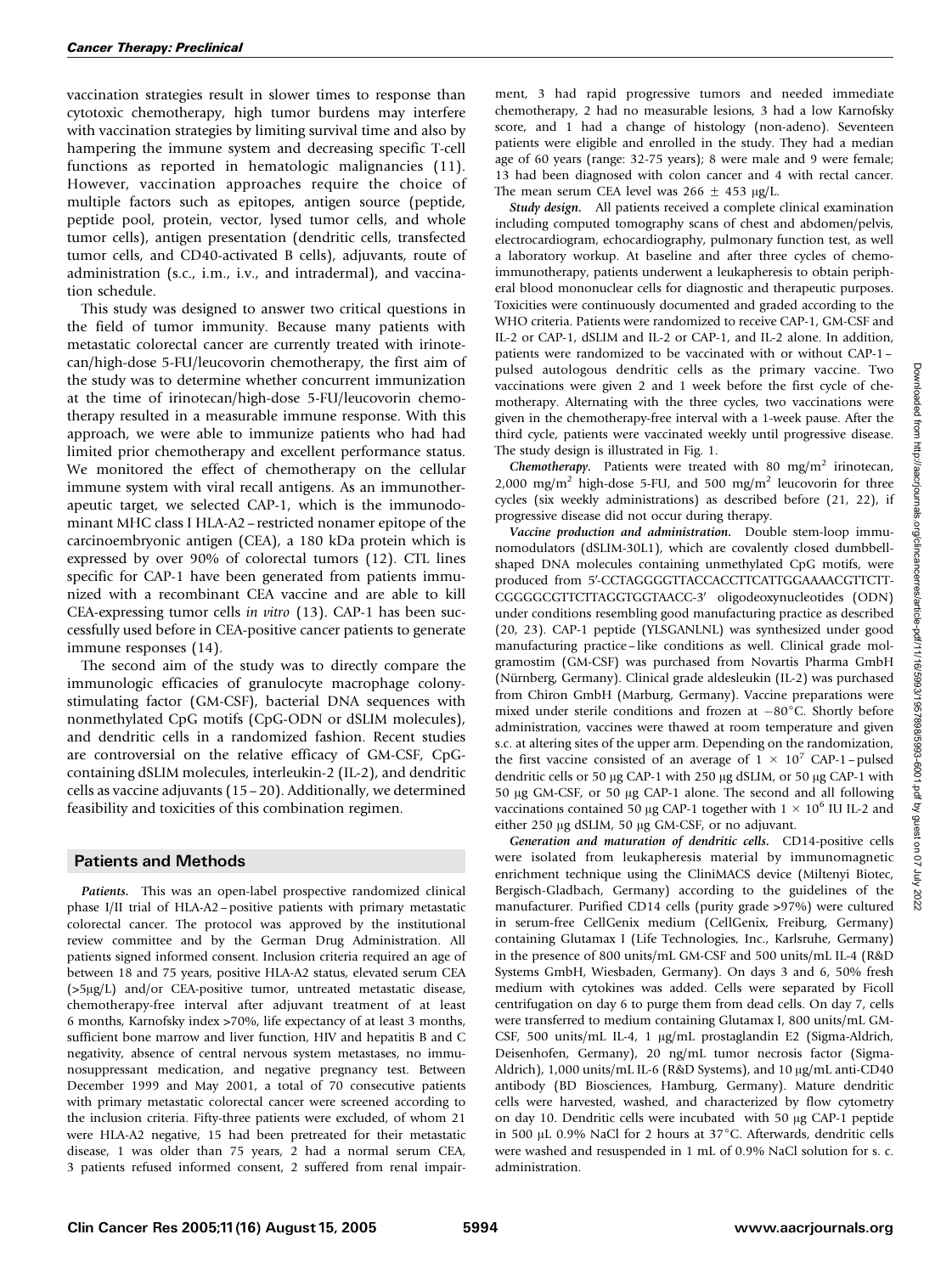

Fig. 1. Patients were first randomized (circled  $R$ ) to receive CAP-1 and IL-2 with different adjuvants (dSLIM, GM-CSF, or none). Subsequently, they were randomized to receive their first vaccination with or without pulsed autologous dendritic cells. Vaccinations  $(V)$  and chemotherapy  $(ChT)$  were given in an alternating schedule, starting with two vaccinations.

Clinical assessment of response. Patients were restaged after each cycle of chemoimmunotherapy and evaluated for response after complete treatment by computed tomography of involved sites and extensive laboratory workup. Patients were monitored monthly for serum CEA levels to assess the clinical efficacy of immunotherapy after completion of chemotherapy and while undergoing weekly vaccinations. A complete response (CR) was defined as the disappearance of all tumor signs, a partial response (PR) as the regression of all lesions by at least 30% in diameter, and progressive disease as an increase of at lease 20% in diameter or occurrence of new lesions. Stable disease was if neither PR nor progressive disease criteria were met.

Immune assessment. State-of-the-art immune assessment (24) including MHC class I tetramer analysis and intracellular cytokine assay was done on all samples. Assays were applied according to Dana-Farber Cancer Institute Immune Assessment Laboratory standard operating procedures, which were developed by thorough research and testing. Daily quality assessment and quality control was applied to all involved reagents and machines. Peripheral blood mononuclear cells from leukapheresis were isolated by Ficoll centrifugation and frozen in liquid nitrogen before performance of assays. In case of progressive disease, 50 mL of blood were drawn from the patient after the last treatment instead of leukapheresis. Cells were phenotypically evaluated by flow cytometry for monocyte, T-cell, and B-cell markers (CD14, CD3, CD4, CD8, CD14, CD19, CD20, CD45, CD45RA, and CD45R0). Peptides for in vitro use were purchased from New England Peptides (Gardner, MA).

Flow cytometry. Uncompensated digital acquisition was done on a five-color flow cytometer (Beckman-Coulter FC500, Miami, FL). Data were compensated and analyzed with FlowJo for Macintosh software version 4.3 (Treestar, Ashland, OR).

MHC class I tetramer analysis. Biotinylated HLA-A2 monomers were synthesized in association with different peptides and  $\beta$ 2-microglobulin as previously described (25). Monomers were multimerized with streptavidin-phycoerythrin (Molecular Probes, Eugene, OR). Peripheral blood mononuclear cells,  $2 \times 10^6$  to  $4 \times 10^6$ , were stained with 2 µg tetramer and anti-CD27 FITC, anti-CD45RA ECD, anti-CD8 PC7, anti-CD4 PC5, anti-CD14 PC5, and anti-CD19 PC5 (all antibodies from Beckman-Coulter). For quantitation of vaccine-specific CD8+ T cells, CAP-1 tetramers were used. Human T-cell lymphotrophic virus type I TAX (LLFGYPVYV) tetramers served as negative control. To evaluate recall antigen–specific memory CTL, peripheral blood mononuclear cells were stained with cytomegalovirus (CMV) pp65 (NLVPMVATV) and EBV BMLF-1 (GLCTLVAML) tetramers. Cells were gated on lymphocyte population, CD4/CD14/CD19-negative cells (''bin gate,'' as described before; ref. 24), and CD8. The limit of detection for CAP-1–specific CTL was 0.02% as defined by staining peripheral blood mononuclear cells from 12 HLA-A2–positive healthy volunteers.

IFN- $\gamma$  intracellular cytokine assay. Thawed peripheral blood mononuclear cells were incubated at  $37^{\circ}$ C and 5% CO for 1 hour with either 10 µg/mL CAP-1 peptide, 10 µg/mL HIV RT-POL

| Table 1. Characteristics and clinical results of all enrolled patients |                                                                        |    |                                 |                                                 |               |  |
|------------------------------------------------------------------------|------------------------------------------------------------------------|----|---------------------------------|-------------------------------------------------|---------------|--|
| <b>Patient ID</b>                                                      | Sex<br><b>Primary tumor</b><br><b>Sites of metastases</b><br>Age $(y)$ |    | <b>Serum CEA</b><br>$(\mu$ g/L) |                                                 |               |  |
| P01                                                                    | F                                                                      | 48 | Rectum                          | Liver, lung, bone, adrenal gland                | 12            |  |
| P <sub>02</sub>                                                        | M                                                                      | 66 | Colon                           | Liver                                           | 23            |  |
| P03                                                                    | F                                                                      | 44 | Colon                           | Liver                                           | 602           |  |
| P04                                                                    | F                                                                      | 70 | Colon                           | Liver                                           | 142           |  |
| P05                                                                    | F                                                                      | 69 | Colon                           | Liver, lung, mediastinum                        | 196           |  |
| P06                                                                    | F                                                                      | 32 | Colon                           | Liver, spleen, ovaries, pelvis, peritoneum      | 11            |  |
| <b>P07</b>                                                             | F                                                                      | 60 | Colon                           | Liver                                           | 792           |  |
| <b>P08</b>                                                             | M                                                                      | 57 | Rectum                          | Lung                                            | 16            |  |
| P <sub>09</sub>                                                        | M                                                                      | 44 | Rectum                          | Liver                                           | 19            |  |
| P <sub>10</sub>                                                        | M                                                                      | 64 | Colon                           | Liver, lung                                     | 881           |  |
| P11                                                                    | F                                                                      | 38 | Colon                           | Liver                                           | 21            |  |
| P <sub>12</sub>                                                        | F                                                                      | 72 | Colon                           | Liver, spleen, lung, mediastinum                | 1690          |  |
| P <sub>13</sub>                                                        | F                                                                      | 43 | Rectum                          | Liver, bone, pararectal, paraaortal lymph nodes | 21            |  |
| P14                                                                    | M                                                                      | 61 | Colon                           | Liver                                           | 23            |  |
| P <sub>15</sub>                                                        | M                                                                      | 75 | Colon                           | Liver                                           | 44            |  |
| P <sub>16</sub>                                                        | M                                                                      | 62 | Colon                           | Peritoneum                                      | 22            |  |
| P <sub>17</sub>                                                        | M                                                                      | 55 | Colon                           | Liver (primary resection)                       | $\langle 5^*$ |  |

Abbreviations: DC, dendritic cells; SD, stable disease; PD, progressive disease; FFTF, freedom from treatment failure.

\*P17 had a CEA-positive tumor.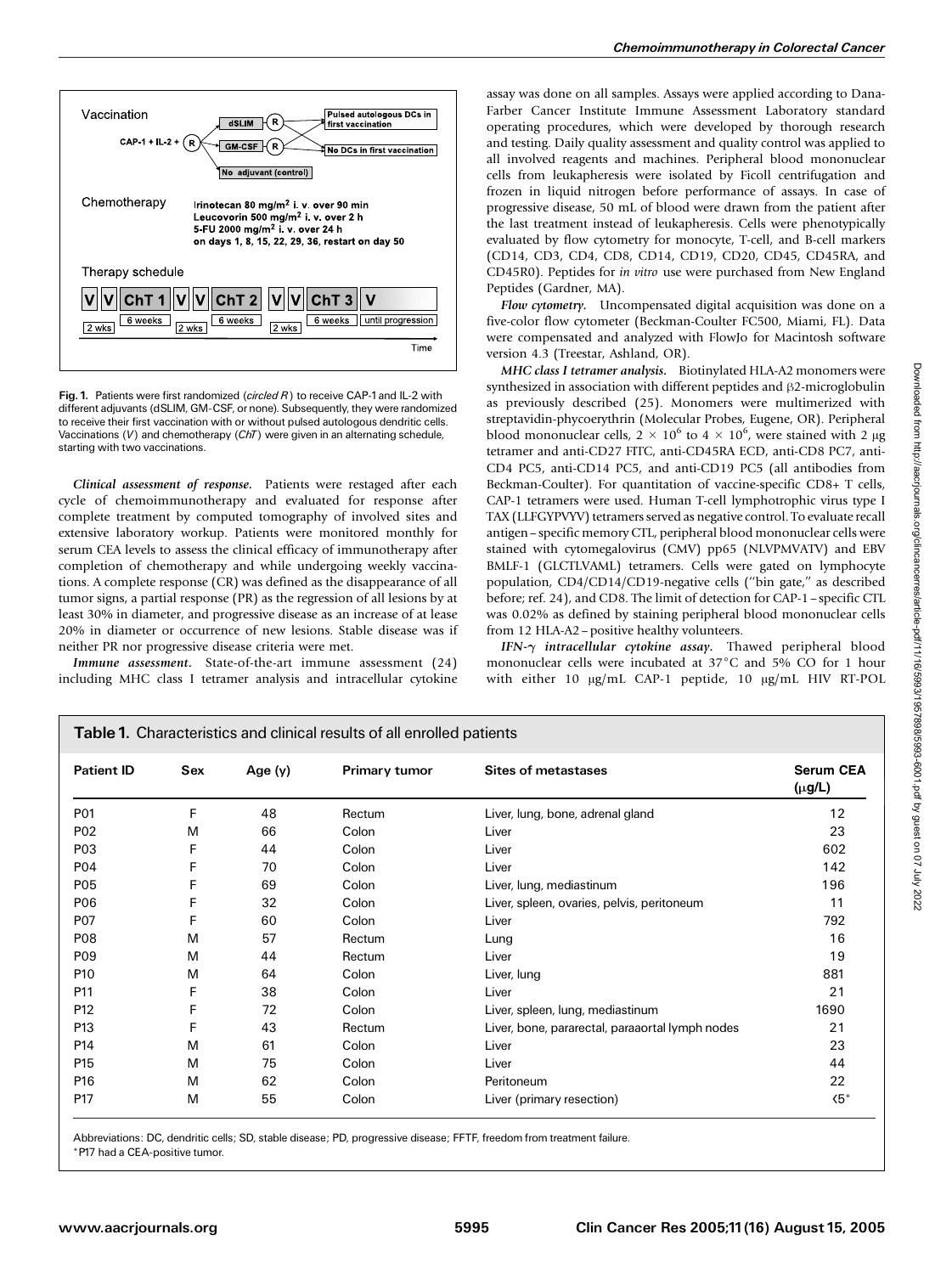(ILKEPVHGV) as negative control, or 2  $\mu$ g/mL staphylococcal enterotoxin B as positive control. To block secretion of cytokines,  $10 \mu g/mL$ brefeldin A (Sigma, St. Louis, MO) was added. Cells were incubated for 5 hours at 37 $\degree$ C and 5% CO<sub>2</sub>. Afterwards, cells were stained with CAP-1 tetramers as described above for 20 minutes at room temperature and later fixed and permeabilized. To detect intracellular cytokines, cells were stained with anti–IFN-g FITC (BD Biosciences), anti-CD69 ECD, anti-CD4/14/19, and anti-CD8 PC7 (Beckman-Coulter) for 20 minutes at room temperature and analyzed by flow cytometry.

In vitro *peptide stimulation of T cells*. To expand  $CAP-1$ –specific T cells, thawed peripheral blood mononuclear cells were incubated with 1  $\mu$ g/mL of CAP-1 peptide in a 96-well plate (2  $\times$  10<sup>6</sup> cells/mL) in the presence of 20 IU/mL of IL-2 (Chiron Corp., Emeryville, CA) at  $37^{\circ}$ C and  $5\%$  CO<sub>2</sub> for 8 days. IL-2 was refreshed on day 4 (20 IU/mL). Cells were further phenotypically and functionally analyzed by tetramer staining and intracellular cytokine assays as described above.

Generation of a CAP-1–specific T-cell line. CD40-activated B cells generated from peripheral blood mononuclear cells of patients and healthy donors were used to stimulate autologous CD8+ T cells (26). CTLs were cultured in T-cell medium in 24-well plates in the presence of 10 ng/mL IL-7 (Endogen, Inc., Woburn, MA) on day 0 and 20 IU/mL IL-2 on days 1 and 4. Restimulation of T cells was done with irradiated, 1 µg/mL CAP-1 - pulsed CD40-activated B cells every week. Cells were repeatedly tested with CAP-1 tetramers for specific CTL. Functional analysis was done with the Europium release assay as previously described (27).

Statistics. All statistical tests were done with the statistics software SPSS V11.0 for Windows (SPSS, Inc., Chicago, IL). A Student's t test was used to calculate differences between pre- and post-therapeutic CAP-1– specific CD8+ cell frequencies. The same test was applied to changes in recall antigen CD8+ cell frequencies before and after one and three cycles of chemotherapy, respectively. Calculations of time to progression and overall survival were done with a Kaplan-Meier analysis. Differences in survival between treatment groups were calculated with a log-rank test. Probabilities (P values) smaller than 0.05 (below 5%) were considered as statistically significant.

# **Results**

# Patient treatment

Seventeen patients (13 colon and 4 rectal cancers) were enrolled in this trial. Twelve patients received the planned three cycles of chemoimmunotherapy, two patients received only one cycle (six administrations of irinotecan/5-FU/leucovorin), and three patients discontinued before the first cycle had been finished because of progressive disease. Two of the 17 patients were randomized to receive CAP-1, GM-CSF, and IL-2; six received CAP-1, dSLIM, and IL-2; and five patients received CAP-1 and IL-2 only. CAP-1–pulsed dendritic cells were administered during the first vaccination to four patients, three of whom received CAP-1, dSLIM, and IL-2 in the consecutive vaccinations and one was randomized to continue with CAP-1, GM-CSF, and IL-2. The study was discontinued after 17 patients, as it became apparent that neither of the adjuvants provided superiority in eliciting a high CAP-1–specific immune response and enough data had been acquired to analyze the other objectives of the study.

# Toxicity

Chemotherapy was generally well tolerated. There were no treatment delays due to blood count, nausea/vomiting, or pain. WHO grade 3 diarrhea occurred in four cases, which did not require hospitalization. Vaccinations caused mild local reactions (swelling, induration, or erythema) at the sites of injection in six cases. One patient reported transient chills and a slight increase in temperature (38 $^{\circ}$ C) that resolved within a couple of hours.

# Clinical response

Clinical response to combined modalities. Five of 17 patients (29%) achieved a CR (one patient with curative liver metastasis

Table 1. Characteristics and clinical results of all enrolled patients (Cont'd)

| Primary vaccine  | <b>Boost</b>            | No. cycles of<br>three planned | <b>Clinical</b><br>response | FFTF (mo)      | <b>Survival</b><br>(mo) |
|------------------|-------------------------|--------------------------------|-----------------------------|----------------|-------------------------|
| CAP-1            | $CAP-1 + IL-2$          | 0.3                            | <b>PD</b>                   | $\overline{2}$ | 3                       |
| $CAP-1 + GM-CSF$ | $CAP-1 + GM-CSF + IL-2$ | 3.0                            | <b>PR</b>                   | 15             | 34                      |
| $CAP-1 + dSLIM$  | $CAP-1 + dSLIM + IL-2$  | 3.0                            | <b>SD</b>                   | 5              | 21                      |
| $CAP-1 + dSLIM$  | $CAP-1 + dSLIM + IL-2$  | 3.0                            | <b>SD</b>                   | 12             | 32                      |
| DC-CAP-1         | $CAP-1 + GM-CSF + IL-2$ | 0.5                            | <b>PD</b>                   | $\overline{2}$ | $\overline{2}$          |
| DC-CAP-1         | $CAP-1 + dSLIM + IL-2$  | 3.0                            | <b>CR</b>                   | 12             | 26                      |
| CAP-1            | $CAP-1 + IL-2$          | 3.0                            | <b>SD</b>                   | 11             | 15                      |
| $CAP-1 + dSLIM$  | $CAP-1 + dSLIM + IL-2$  | 3.0                            | <b>SD</b>                   | 7              | 17                      |
| $CAP-1 + dSLIM$  | $CAP-1 + dSLIM + IL-2$  | 3.0                            | CR.                         | 12             | 28                      |
| DC-CAP-1         | $CAP-1 + dSLIM + IL-2$  | 3.0                            | <b>SD</b>                   | 10             | 28                      |
| DC-CAP-1         | $CAP-1 + dSLIM + IL-2$  | 1.0                            | <b>PD</b>                   | 3              | 10                      |
| CAP-1            | $CAP-1 + IL-2$          | 0.5                            | PD.                         | $\overline{2}$ | $\overline{2}$          |
| $CAP-1 + GM-CSF$ | $CAP-1 + GM-CSF + IL-2$ | 3.0                            | PD.                         | 6              | 13                      |
| $CAP-1 + dSLIM$  | $CAP-1 + dSLIM + IL-2$  | 3.0                            | CR.                         | 9              | 11                      |
| CAP-1            | $CAP-1 + IL-2$          | 0.5                            | <b>PD</b>                   |                | 6                       |
| CAP-1            | $CAP-1 + IL-2$          | 3.0                            | CR.                         | 13             | 21                      |
| $CAP-1 + dSLIM$  | $CAP-1 + dSLIM + IL-2$  | 3.0                            | <b>CR</b>                   | 24             | 24                      |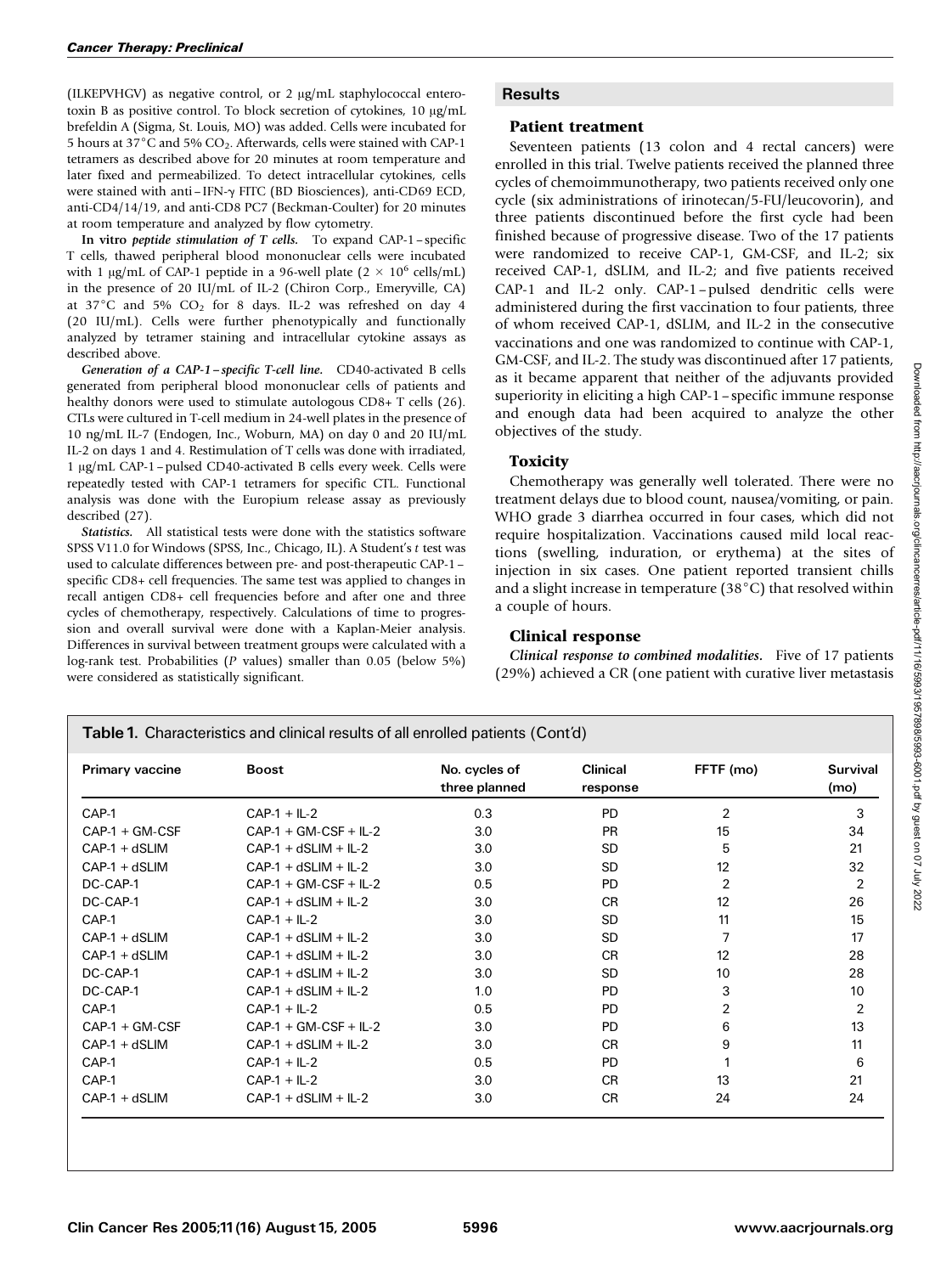Of the five patients who were treated without any adjuvants, one achieved a CR, one had stable disease, and three patients progressed (response rate 1/5; 20%). Of four patients who had received CAP-1–pulsed dendritic cells, one achieved a CR, one had stable disease, and two patients progressed. The group of 13 patients without dendritic cell– based vaccines showed four CR, one PR, four stable disease, and four progressive disease. In the GM-CSF group with three patients, one PR and two progressive disease occurred. dSLIM vaccines ( $n = 9$ ) showed four CR, four stable disease, and only one progressive disease (response rate 4/9; 44%) response rate. Comparisons of dSLIM-receiving patients  $(n = 9;$ response rate 44.4%) with patients who did not receive dSLIM ( $n = 8$ ; response rate 25%) indicated a favorable response to dSLIM treatment although the numbers were too small to perform statistical analysis.

After a median observation time of 29 months (range: 22-34 months), 11 of 17 patients had died due to their disease and 5 patients had relapsed. One patient remained free of disease. He had a stage IV cancer with elevated serum CEA and underwent curative resection of two liver metastases before start of therapy. The median time to progression of relapsed/progressive patients was 8 months (range: 1-15 months) and the median survival 17 months (range: 2-34 months). A log-rank test did not reveal any statistically significant differences in time to progression or survival between the groups dendritic cell/nondendritic cell and adjuvant/no adjuvant (data not shown). Table 1 summarizes patient characteristics and clinical results.

Clinical response to immunotherapy. During the three cycles, it was not possible to discriminate clinical effects of treatment modalities because vaccinations and chemotherapy were given simultaneously. After completion of chemotherapy, vaccinations were the only treatment for the patients. Thus, clinical response to immunotherapy could be evaluated. Of 12 patients who completed three cycles, all but one showed increasing serum CEA levels within 1 month after chemotherapy was discontinued. The patient with decreasing serum CEA levels had undergone a curative resection of liver metastases. He had a measurable increase of CAP-1–specific CTL. Figure 2 shows the course of serum CEA in all evaluable patients.

## Immunologic response

Peptide/MHC class I tetramers. Peptide/MHC class I tetramers were used to detect CAP-1–specific CD8+ T cells, which were analyzed either freshly thawed or after a weeklong in vitro CAP-1 stimulation to enhance sensitivity. At baseline, CAP-1–specific CD8+ cells were observed in unstimulated samples of 8 patients (47%; CD8+ specific frequency: 0.045  $\pm$ 0.035%) and in 11 patients (65%) after in vitro stimulation  $(0.110 \pm 0.085\%)$ . An immunologic response, defined as an increase of specific CD8+ cells after three cycles (or fewer in progressive patients), was found in unstimulated samples of 4 patients (24%; 0.045  $\pm$  0.024% to 0.171  $\pm$  0.077%; P > 0.05). After an in vitro stimulation with CAP-1 peptide, 8 patients (48%) showed a significant increase of specific



Fig. 2. Normalized CEA levels of eight patients who received weekly booster vaccinations after three cycles of immunochemotherapy. All but one patient showed increasing levels after discontinuation of cytostatic drugs (dotted line).

CD8+ from pre- to post-vaccination (0.058  $\pm$  0.031% to  $0.204 \pm 0.139\%$ ;  $P = 0.04$ ). Responders included four patients who had received CAP-1/dSLIM/IL-2 as adjuvants, one of the CAP-1/GM-CSF/IL-2 arm, and three patients who received CAP-1 and IL-2 only (all progressive disease within first cycle). Two of eight patients had received dendritic cell in their first vaccine. Figure 3 shows examples of two patients responding to vaccination therapy with an increase of CAP-1– specific CD8+ cells.

IFN- $\gamma$  intracellular cytokine assay. Samples were processed freshly thawed and after a 1-week CAP-1 peptide in vitro stimulation to increase sensitivity of this assay. At baseline, T cells of two patients (12%; CD8+ specific frequency:  $0.27 \pm$ 0.03%) showed an increased IFN-g secretion to CAP-1 peptide and in three patients (18%; CD8+ frequency:  $0.39 \pm 0.19$ ) after in vitro stimulation. Immunologic response to CAP-1 from prevaccination to postvaccination was detected in two unstimulated patient samples (12%; from 0.00 to 0.03  $\pm$  0.003; P > 0.05) and in four stimulated patient samples (24%; from  $0.00 \pm 0.00$  to  $0.27 \pm 0.15$ ;  $P = 0.05$ ). Among responders were two patients vaccinated with CAP-1/dSLIM/IL-2, one with CAP-1/GM-CSF/IL-2 (three cycles completed) and one with CAP-1/IL-2 (not completed). One patient had received dendritic cell in the first vaccine. The results from tetramer analysis and IFN- $\gamma$  intracellular cytokine assay showed no correlation. Table 2 summarizes the immunologic results.

Impact of chemotherapy on T cells. The cytotoxic effects of three cycles of irinotecan/high-dose 5-FU/leucovorin on the cellular immunity were evaluated by CD3+/CD4+ and CD3+/ CD8+ frequencies as well as the responses to viral recall antigens before and after completion of treatment. In addition, peripheral blood mononuclear cells of patients who had received only one cycle due to progressive disease were evaluated. Twelve patients completed all three cycles. Their average CD4+ and CD8+ cell frequencies were not affected by chemotherapy (at baseline:  $45 \pm 14\%$  and  $26 \pm 13\%$ ; after completion of therapy:  $43 \pm 14\%$  and  $26 \pm 11\%$ ). Five patients who underwent only one or fewer cycles of chemotherapy showed similar average frequencies (CD4+ and CD8+ at baseline: 41  $\pm$  18% and 21  $\pm$  5%; after vaccination: 43  $\pm$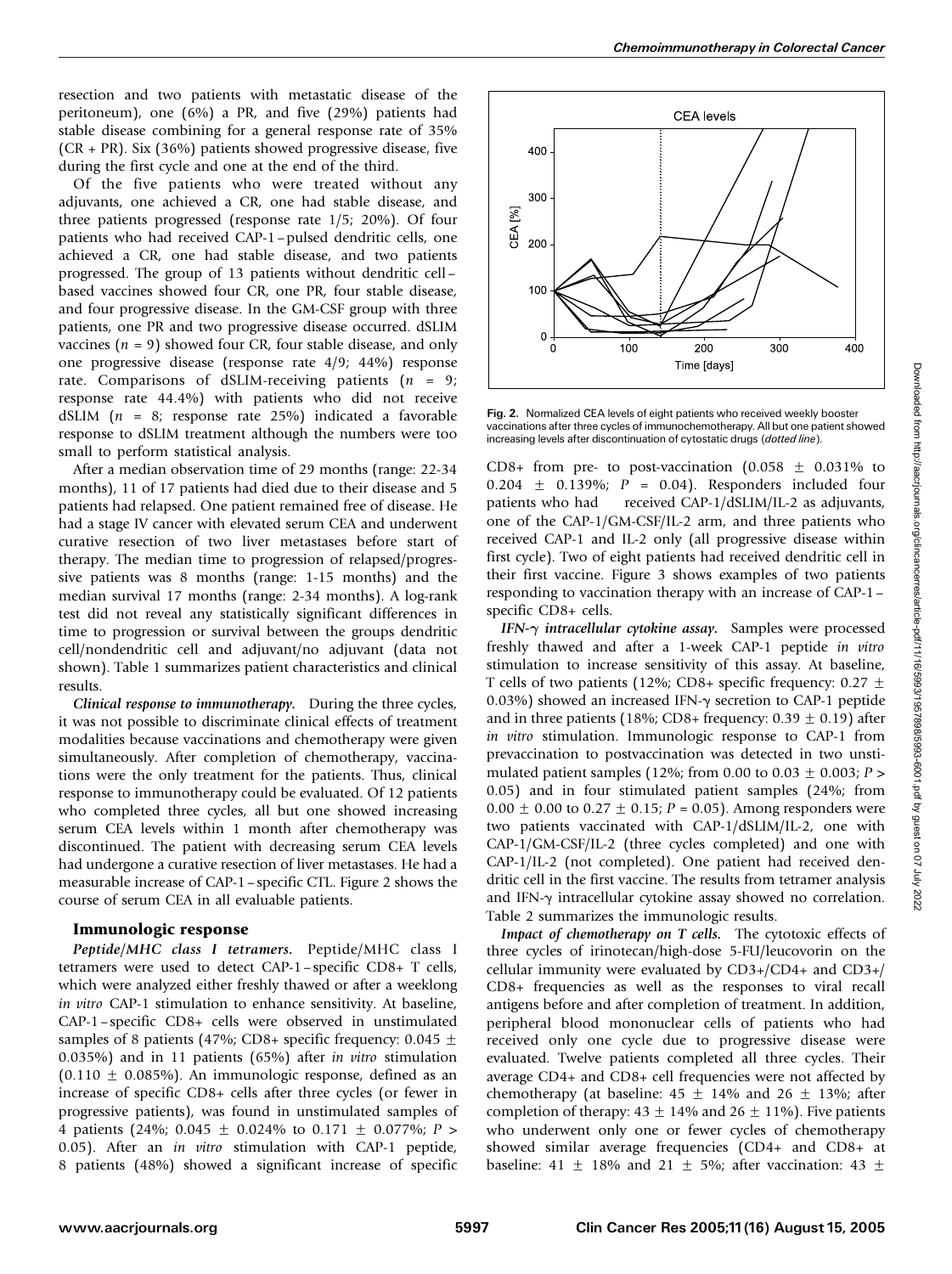19% and 23  $\pm$  16%). CMV pp65– and EBV BMLF-1–specific CD8+ cell frequencies were assessed in all patients at baseline and after therapy. All but one patient had detectable CD8+ responses to the recall antigens. The average recall antigen CD8+ frequency at baseline was  $0.64 \pm 0.70\%$ , which was similar to that of 12 healthy donors (0.61  $\pm$  0.89%). Patients who were treated with three cycles ( $n = 12$ ) showed an average decrease of recall antigen CD8+ frequency from  $0.65 \pm 0.68\%$ to 0.47  $\pm$  0.51%, which was statistically significant (P = 0.017). This is an average decrease of recall antigen–specific CD8+ cells by 14% if baseline values were set to 100%. In contrast, five patients with a therapy of one cycle (6 weeks) or fewer had an increase in recall antigen CD8+ from 0.62  $\pm$  0.73% to 1.81  $\pm$ 2.14%. This was compared with an average increase of 310%, if baseline frequencies were set to 100%. Due to the small numbers, these results were not statistically significant. The recall antigen tetramer results of four patients from each group are depicted in Fig. 4.

Generation of a CAP-1–specific T-cell line. A CAP-1–specific T-cell line (>1% specificity) could not be generated after multiple stimulations with CD40-activated B cells in seven different donors (patients and healthy controls). The maximum frequency that could be achieved was 0.5% specific CD8+ cells in three of six patients. However, when CAP-1 was substituted by the heteroclitic peptide CAP1-6D, peptide stimulations gave rise to a specific T-cell line in one healthy donor (Fig. 5).

#### **Discussion**

The presented combination of vaccination-based immunotherapy and irinotecan/high-dose 5-FU/leucovorin chemotherapy is a feasible combination regimen for primary metastatic colorectal cancer patients. The side effects were well tolerated and the treatment could be administered as planned.

The clinical overall response rate to the combination regimen was 35%. Only one patient showed a continuously decreasing CEA level after completion of chemotherapy, indicating that the vaccination strategies did not have a clinical effect after the third cycle in the rest of the patients. However, it cannot be ruled out that the vaccinations had a transient effect during the first 5 months of combination therapy.

It is known that immune responses to viral vaccines during chemotherapy are lower than expected in healthy people (28). Therefore, it was an important aim of this trial to determine whether the irinotecan/high-dose 5-FU/leucovorin chemotherapy regimen had an adverse effect on the memory CTL repertoire. Our data clearly show that three cycles of irinotecan/ high-dose 5-FU/leucovorin reduce the relative number of EBVor CMV-specific CTL by an average 14% without having an effect on the absolute CD8+ cell count. It is likely that chemotherapy eliminates antigen-specific memory CTLs, which do not recover as quickly as other CD8+ subsets. One intriguing observation is that 0.5 to 1 cycle of irinotecan/ high-dose 5-FU/leucovorin increased recall antigen–specific CTL frequencies, although this was not statistically significant due to the small patient group. We speculate that a short administration of irinotecan/high-dose 5-FU/leucovorin chemotherapy shuts off regulatory immunologic mechanisms such as CD4+/CD25+ T cells and thereby increases antigen-specific responses. This is supported by recent observations in mice, which were treated with chemotherapy-modulated vaccinations (29). Cyclophosphamide and doxorubicin could enhance a tumor-specific CTL response by abrogating the suppression of CTL by CD4+/CD25+ T cells.

Our tetramer results indicate that CEA is not a neoantigen for most of the patients. Nagorsen et al. (30) reported that one third of HLA-A2–positive patients with colorectal cancer show T-cell responses to the CAP-1 peptide by  $IFN\gamma$  ELIspot. Although these cells can be detected by highly sensitive methods, they remain ineffective for tumor control. Almost 50% of our patients showed an immunologic response to vaccination (increase of CAP-1 - specific CTL). IFN $\gamma$  secretion was observed in T cells of 24% of the patients after in vitro



Fig. 3. Example of two patients (PAT14 and PAT17) responding to three cycles of immunochemotherapy with an increase of CAP-1 - specific CTLs (CD8+). PAT14 showed a significant CAP-1 response at baseline (0.045% CD8+). As a control tetramer, TAX HLTV-1 was used (bottom).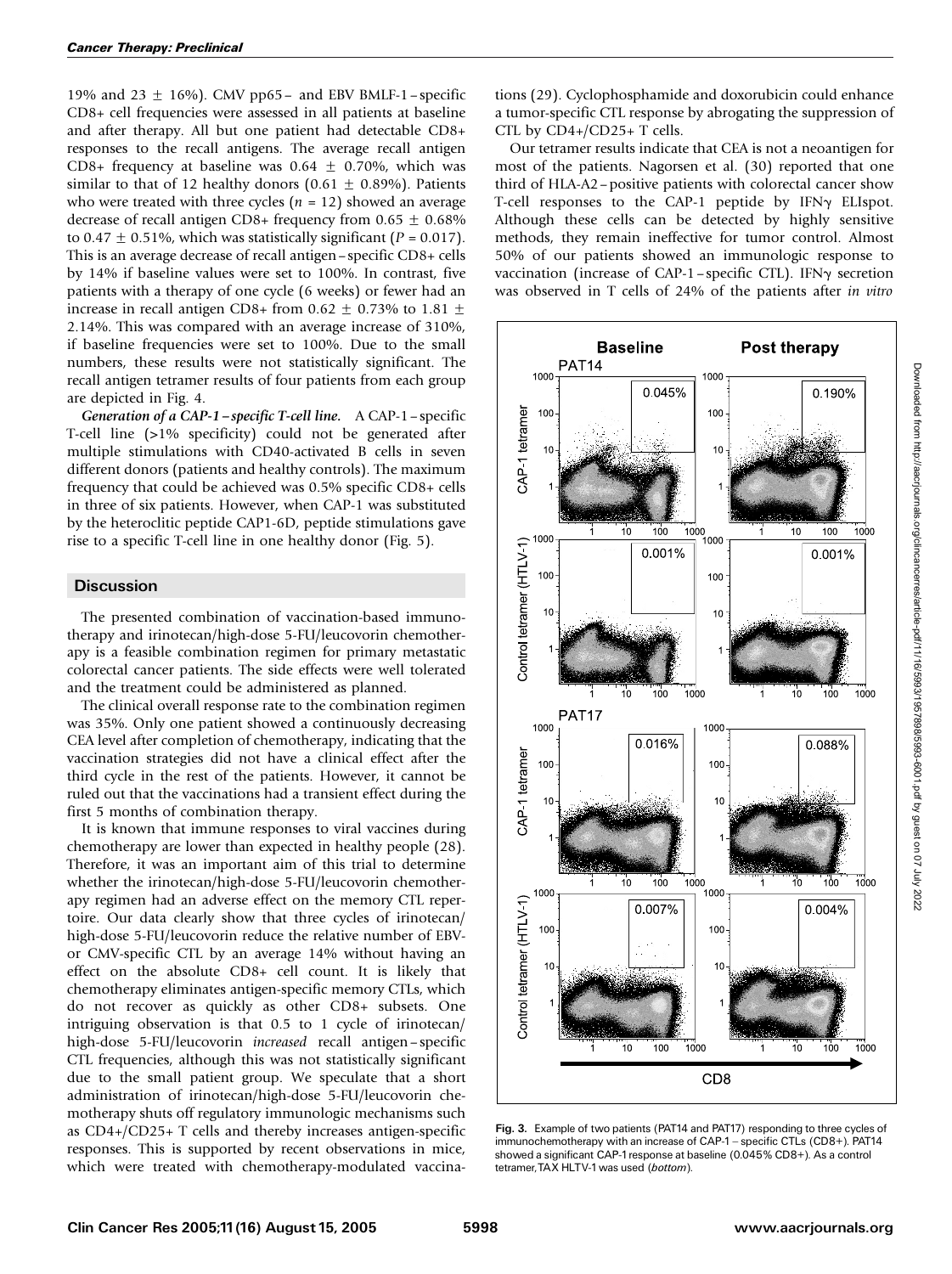| Table 2. Immunologic results of all enrolled patients |  |  |  |  |  |  |
|-------------------------------------------------------|--|--|--|--|--|--|
|-------------------------------------------------------|--|--|--|--|--|--|

| ID               | <b>Patient Primary</b><br>vaccine | <b>Boost</b>            | No. cycles<br>of three<br>planned | CAP-1<br>frq pre | CAP-1<br>frq post | increase<br>pre/post     | pre  | CAP-1 frg CAP-1 frg pre/post<br>post | Tet CD8+ Tet CD8+ Tetramer ICC CD8+ ICC CD8+ ICC increase |
|------------------|-----------------------------------|-------------------------|-----------------------------------|------------------|-------------------|--------------------------|------|--------------------------------------|-----------------------------------------------------------|
| P01              | CAP-1                             | $CAP-1 + IL-2$          | 0.3                               | 0.08             | 0.13              | $+$                      | 0.65 | 0.00                                 |                                                           |
| P <sub>02</sub>  | $CAP-1 + GM-CSF$                  | $CAP-1 + GM-CSF + IL-2$ | 3.0                               | 0.00             | 0.01              | $\qquad \qquad -$        | 0.00 | 0.41                                 | $+$                                                       |
| P <sub>0</sub> 3 | $CAP-1 + dSLIM$                   | $CAP-1 + dSLIM + IL-2$  | 3.0                               | 0.01             | 0.02              | $\qquad \qquad -$        | 0.00 | 0.04                                 | $+$                                                       |
| P04              | $CAP-1 + dSLIM$                   | $CAP-1 + dSLIM + IL-2$  | 3.0                               | 0.07             | 0.04              |                          | 0.00 | 0.00                                 |                                                           |
| P05              | DC-CAP-1                          | $CAP-1 + GM-CSF + IL-2$ | 0.5                               | 0.14             | 0.00              | $\overline{\phantom{0}}$ | 0.00 | 0.00                                 | $\qquad \qquad -$                                         |
| <b>P06</b>       | DC-CAP-1                          | $CAP-1 + dSLIM + IL-2$  | 3.0                               | 0.00             | 0.00              | $\qquad \qquad -$        | 0.01 | 0.22                                 | $+$                                                       |
| <b>P07</b>       | CAP-1                             | $CAP-1 + IL-2$          | 3.0                               | 0.09             | 0.04              | $\qquad \qquad -$        | 0.21 | 0.20                                 | —                                                         |
| <b>P08</b>       | $CAP-1 + dSLIM$                   | $CAP-1 + dSLIM + IL-2$  | 3.0                               | 0.09             | 0.04              | $\qquad \qquad -$        | 0.30 | 0.02                                 |                                                           |
| P <sub>09</sub>  | $CAP-1 + dSLIM$                   | $CAP-1 + dSLIM + IL-2$  | 3.0                               | 0.04             | 0.01              | $\qquad \qquad -$        | 0.00 | 0.00                                 |                                                           |
| P <sub>10</sub>  | DC-CAP-1                          | $CAP-1 + dSLIM + IL-2$  | 3.0                               | 0.01             | 0.15              | $^{+}$                   | 0.00 | 0.00                                 |                                                           |
| P11              | DC-CAP-1                          | $CAP-1 + dSLIM + IL-2$  | 1.0                               | 0.05             | 0.15              | $^{+}$                   | 0.05 | 0.00                                 | —                                                         |
| P <sub>12</sub>  | CAP-1                             | $CAP-1 + IL-2$          | 0.5                               | 0.02             | 0.09              | $+$                      | 0.00 | 0.00                                 | $\qquad \qquad$                                           |
| P <sub>13</sub>  | $CAP-1 + GM-CSF$                  | $CAP-1 + GM-CSF + IL-2$ | 3.0                               | 0.01             | 0.06              | $+$                      | 0.00 | 0.00                                 |                                                           |
| P <sub>14</sub>  | $CAP-1 + dSLIM$                   | $CAP-1 + dSLIM + IL-2$  | 3.0                               | 0.09             | 0.31              | $+$                      | 0.02 | 0.01                                 | $\qquad \qquad -$                                         |
| P <sub>15</sub>  | CAP-1                             | $CAP-1 + IL-2$          | 0.5                               | 0.05             | 0.07              | $+$                      | 0.00 | 0.39                                 | $^{+}$                                                    |
| P <sub>16</sub>  | CAP-1                             | $CAP-1 + IL-2$          | 3.0                               | 0.00             | 0.00              | $\qquad \qquad$          | 0.05 | 0.02                                 |                                                           |
| P17              | $CAP-1 + dSLIM$                   | $CAP-1 + dSLIM + IL-2$  | 3.0                               | 0.01             | 0.13              | $^{+}$                   | 0.00 | 0.00                                 |                                                           |

NOTE: Frequencies (%) of CAP-1 - specific CTL (CD8+ CAP-1frq) were obtained from tetramer staining at baseline (Tet pre) and after the last therapy cycle (Tet post) as well as from intracellular cytokine assays (ICC pre/post) in prestimulated samples. Background CD8+ frequencies were subtracted from CAP-1 CD8+ frequencies. A response was defined as more than 0.02% tetramer-positive CAP-1 - specific CD8+ CTLs.

stimulation, which is lower than the result of the tetramer analysis. This could be due to nonfunctional T cells or to the lower sensitivity of the IFN<sub>Y</sub> intracellular cytokine assay, which has been reported before (24, 31).

We did not find any striking differences in immunologic response between adjuvants (CAP-1/GM-CSF/IL-2 versus CAP-1/dSLIM/IL-2 versus CAP-1/IL-2) or between the use of the primary vaccine with or without dendritic cells. Therefore, we

Fig. 4. Flow cytometric CMV or EBV peptide tetramer analysis in 4 of 11 patients who completed three cycles (two left columns) and 4 of 5 patients who received only one or fewer cycles (two right columns). Patients with three cycles showed a significant decrease of CMV/ EBV-specific CD8+ frequencies after therapy, whereas an increase was observed in patients with one or fewer cycles.

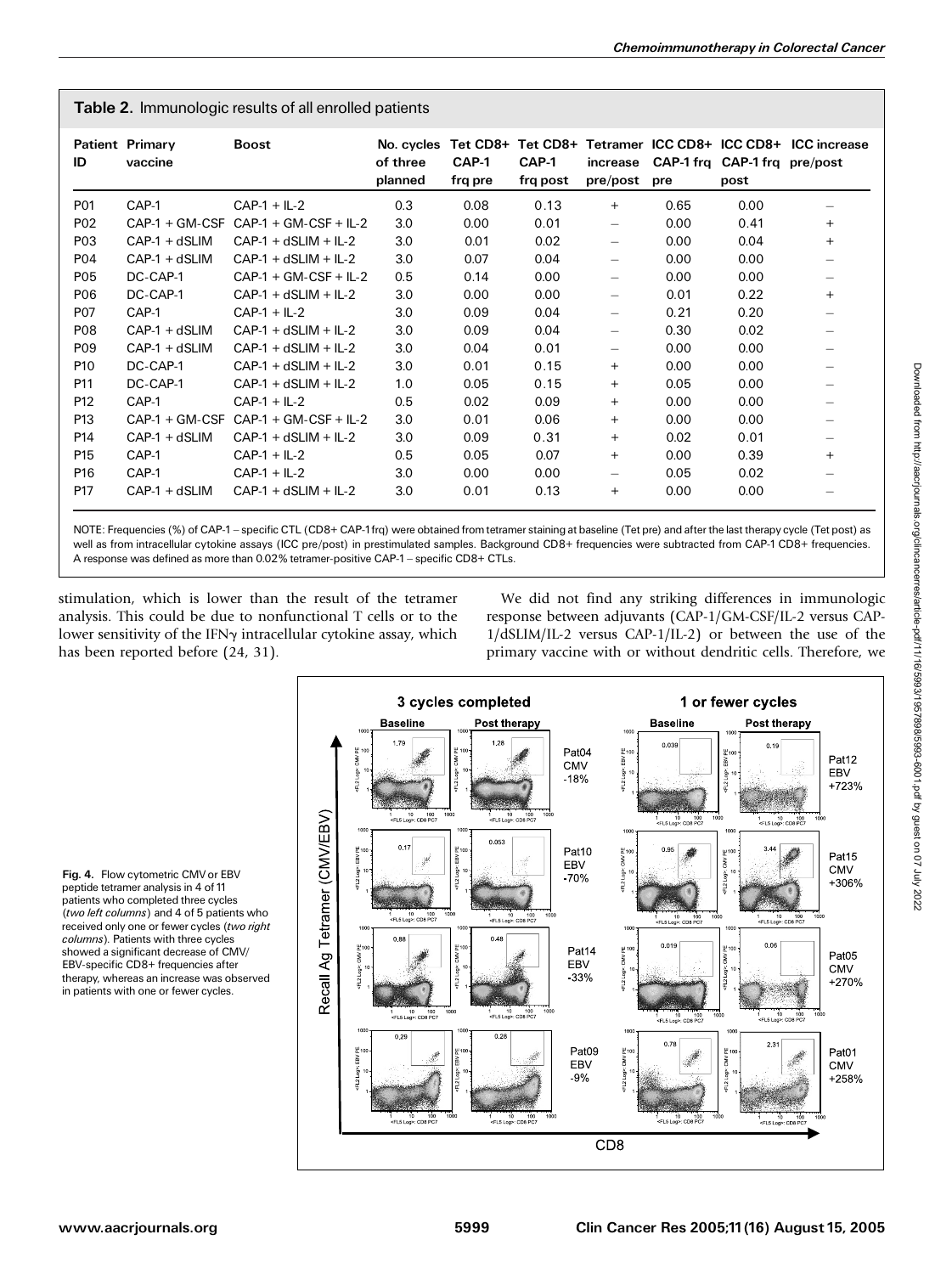

Fig. 5. Tetramer analysis of a CAP-1 - specific CTL line (top) generated from peripheral blood mononuclear cells by multiple stimulation with the heteroclitic peptide CAP1-6D, which was able to lyse CAP-1 - and CAP1-6D - pulsed T2 cells in a Europium release cytotoxicity assay (bottom).

discontinued the trial after 17 enrolled patients. Although the immunologic response of our trial looks convincing (50% patients with increase of CAP-1 tetramer–positive CTL), the clinical efficacy does not. Unfortunately, this has been observed in numerous tumor vaccination studies (14, 29, 32). In our and other phase I/II studies, we are trying to immunize an already ''infected'' host, who is overwhelmed by an exponential growth of billions of destructive tumor cells. This has not worked with vaccines against already existing infectious diseases. To break the T-cell ignorance towards the tumor, it is necessary to elucidate questions about optimal vaccine preparation, timing and schedule, dosage, and adjuvants. We speculate that we will not experience consistent clinical responses in tumor patients if we do not reach tumor antigen–specific CTL frequencies comparable to those against virus antigens. It may be necessary to increase dosage of peptide and/or adjuvants. Whereas the role of GM-CSF as an adjuvant is still controversial (15, 16, 18), DNA molecules with unmethylated CpG motifs (CpG-ODN or dSLIM) are promising candidates in preclinical immunologic studies (17, 19, 20, 33, 34). This is one of the first studies to administer CpG-ODN/dSLIM as an adjuvant in cancer patients. The phosphorodiester-based dSLIM was well tolerated and did not cause any systemic side effects at a dosage of  $250 \mu g$ .

CAP-1 has been used in other vaccination trials before. In a phase I study, Morse et al. (14) vaccinated 21 HLA-A2– and CEA-positive cancer patients with CAP-1–pulsed dendritic cells. Patients were treated in three dose escalation groups  $(1 \times 10^7, 3 \times 10^7, \text{ and } 1 \times 10^8 \text{ dendritic cells, i.v.) weekly or}$ biweekly with a maximum of four immunizations. No major toxicities could be observed. Two patients showed clinical responses (one minor and one stable disease); all other had progressive disease. Immunologic response was measured by skin delayed-type hypersensitivity measurements. Two patients had new delayed-type hypersensitivity responses to CEA. Five patients showed a CEA delayed-type hypersensitivity before treatment, confirming our results that CEA is not a neoantigen in many cancer patients.

After we had started our trial, CAP1-6D, a heteroclitic peptide of CAP-1, was synthesized and reported to enhance the sensitization of CTL by 100 to 1,000 times (35, 36). Fong et al. (37) isolated peripheral dendritic cells after systemic administration of Flt3 ligand, pulsed the cells with CAP1-6D, and administered the vaccine to 12 colon and non–small-cell lung cancer patients with abnormal serum CEA. Tumor regression could be documented in two patients, and one patient experienced a mixed response. Seven patients developed CAP1-6D–specific CTL as evaluated by tetramer analysis. The patients achieved specific CTL frequencies of over 1% in contrast to our patients who showed weaker responses. This is probably due to the higher potency of CAP1-6D.

In conclusion, the presented chemoimmunotherapy is a feasible and safe combination therapy that shows clinical and immunologic efficacy. Neither of the adjuvants provided a superior CTL immune response although the numbers were too small for statistical analysis. In addition, the use of peptidepulsed dendritic cells in the primary vaccine did not enhance immunity to CAP-1 compared with peptide/adjuvants alone. Irinotecan/high-dose 5-FU/leucovorin chemotherapy only slightly affected antigen-specific CTLs. In addition, our data suggest that a limited administration of chemotherapy could enhance specific CTL responses and increase the efficacy of future vaccination strategies.

### Acknowledgments

We thank Nicole Severing for her great support on processing leukapheresis material and HLA typing,Wanyong Zeng, M.D., for technical support, and Thomas Zander, M.D., for fruitful discussions.

### References

- 1. Mandel JS, Church TR, Bond JH, et al. The effect of fecal occult-blood screening on the incidence of colorectal cancer. N Engl J Med 2000;343:1603-7.
- 2. Lieberman DA,Weiss DG. One-time screening for colorectal cancer with combined fecal occult-blood testing and examination of the distal colon. N Engl J Med 2001;345:555 ^ 60.
- 3. Hayashi N, Egami H, Kai M, Kurusu Y, Takano S,

Ogawa M. No-touch isolation technique reduces intraoperative shedding of tumor cells into the portal vein during resection of colorectal cancer. Surgery 1999;  $125:369 - 74.$ 

- 4. Moertel CG, FlemingTR, Macdonald JS, et al. Fluorouracil plus levamisole as effective adjuvant therapy after resection of stage III colon carcinoma: a final report. Ann Intern Med 1995;122:321-6.
- 5. Porschen R, Bermann A, Loffler T, et al. Fluorouracil plus leucovorin as effective adjuvant chemotherapy in curatively resected stage III colon cancer: results of the trial adjCCA-01. J Clin Oncol 2001;  $19.1787 - 94.$
- 6. AndreT, Boni C, Mounedji-Boudiaf L, et al. Oxaliplatin, fluorouracil, and leucovorin as adjuvant treatment for colon cancer. N Engl J Med 2004;350:2343-51.